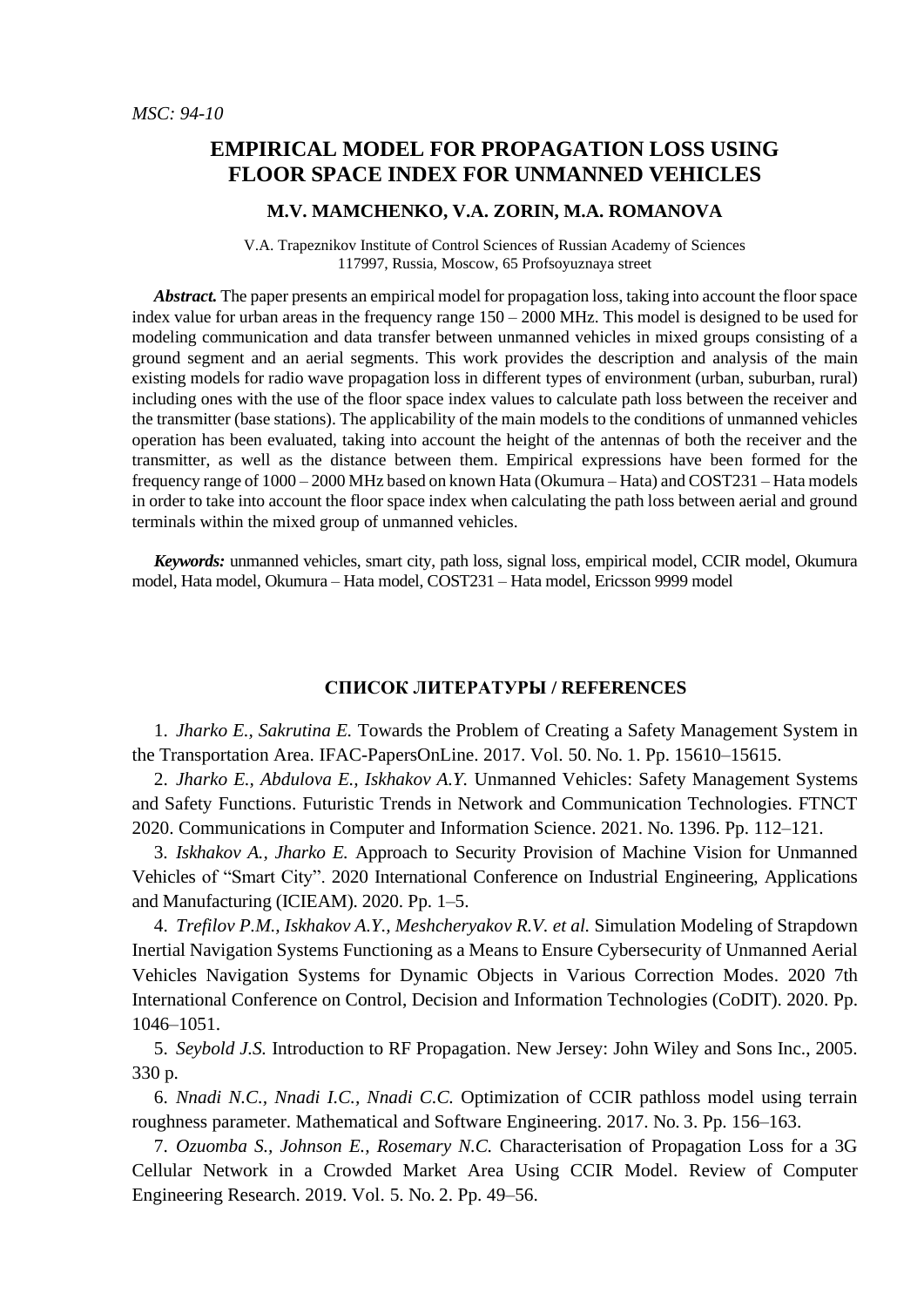8. *Salieto A., Roig G., Gómez-Barquero D. at el.* Radio propagation models for DVB-H networks. Proceedings of the Fourth European Conference on Antennas and Propagation. 2010. Pp. 1–5.

9. *Ajose S.O., Imoize A.L.* Propagation measurements and modelling at 1800 MHz in Lagos Nigeria. International Journal of Wireless and Mobile Computing. 2013. Vol. 6. No. 2. Pp. 165–174.

10. *Yaremko I.N., Pavlovskaya K.A. Analiz modeli rasprostranenii radiovoln SUI dlya resheniya zadach postroyeniya setey sotovoy svyazi 5G* [Analysis of the SUI radio wave propagation model for solving the problems of building 5G cellular networks]. *Sbornik nauchnykh trudov DonIZHT* [Collection of scientific works of DonIZhT]. 2020. No. 56. C. 26–30. (In Russian)

11. *Rappaport T.S.* Wireless Communications: Principles and Practice. 2nd edition. New Jersey: Prentice Hall, 2001. 707 p.

12. *Goldsmith A.* Wireless Communications. 1st edition. Cambridge: Cambridge University Press, 2005. 674 p.

13. *Hata M.* Empirical formula for propagation loss in land mobile radio services. IEEE Transactions on Vehicular Technology. 1980. Vol. 29. No. 3. Pp. 317–325.

14. *Dvornikov S.V., Balykov A.A., Kotov A.A.* A simplified model for calculating signal losses in a radio link obtained by comparing Vvedensky's quadratic formula with existing empirical models. *Sistemy upravleniya, svyazi i bezopasnosti* [Control Systems, Communications and Security]. 2019. No. 2. P. 87–99. (In Russian)

15. *Kabaou M.O., Chibani B.R., Abdelkrim M.N.* Path loss models comparison in radio mobile communications. International Journal of Soft Computing. 2008. Vol. 3. No. 2. Pp. 88–92.

16. *Milanovic J., Rimac-Drlje S., Bejuk K.* Comparison of Propagation Models Accuracy for WiMAX on 3.5 GHz. 2007 14th IEEE International Conference on Electronics, Circuits and Systems. 2007. Pp. 111–114.

17. *Zreikat A., Dordevic M.* Performance Analysis of Path loss Prediction Models in Wireless Mobile Networks in Different Propagation Environments. Proceedings of the 3rd World Congress on Electrical Engineering and Computer Systems and Science (EECSS'17). 2017. No. VMW 103. С. VMW 103-1–VMW 103-11.

18. *Dvornikov S.V., Dvornikov A.S., Kotov A.A., Muravtsov A.A*. Analysis of attenuation models of radio signals of decimeter waves. *Informatsiya i Kosmos* [Information and Space]. 2018. No. 2. P. 6–11. (In Russian)

19. *Imoize A.L., Dosunmu A.I.* Path Loss Characterization of Long Term Evolution Network for Lagos, Nigeria. Jordan Journal of Electrical Engineering. 2018. Т. 4. No. 2. Pp. 114–128.

20. *Mollel M.S., Kisangiri M.* Comparison of Empirical Propagation Path Loss Models for Mobile Communication. Computer Engineering and Intelligent Systems. 2014. Vol. 5. No. 9. Pp. 1–10.

## **Information about the authors**

**Mamchenko Mark Vladislavovich**, Researcher of Laboratory № 80 "Cyber-Physical Systems", Institute of Control Sciences n.a. V.A. Trapeznikov of Russian Academy of Sciences;

117997, Russia, Moscow, 65 Profsoyuznaya street;

markmamcha@gmail.com, ORCID: https://orcid.org/0000-0002-6366-9786

**Zorin Vasiliy Aleksandrovich**, Chief engineer of Laboratory № 80 "Cyber-Physical Systems", Institute of Control Sciences n.a. V.A. Trapeznikov of Russian Academy of Sciences;

117997, Russia, Moscow, 65 Profsoyuznaya street;